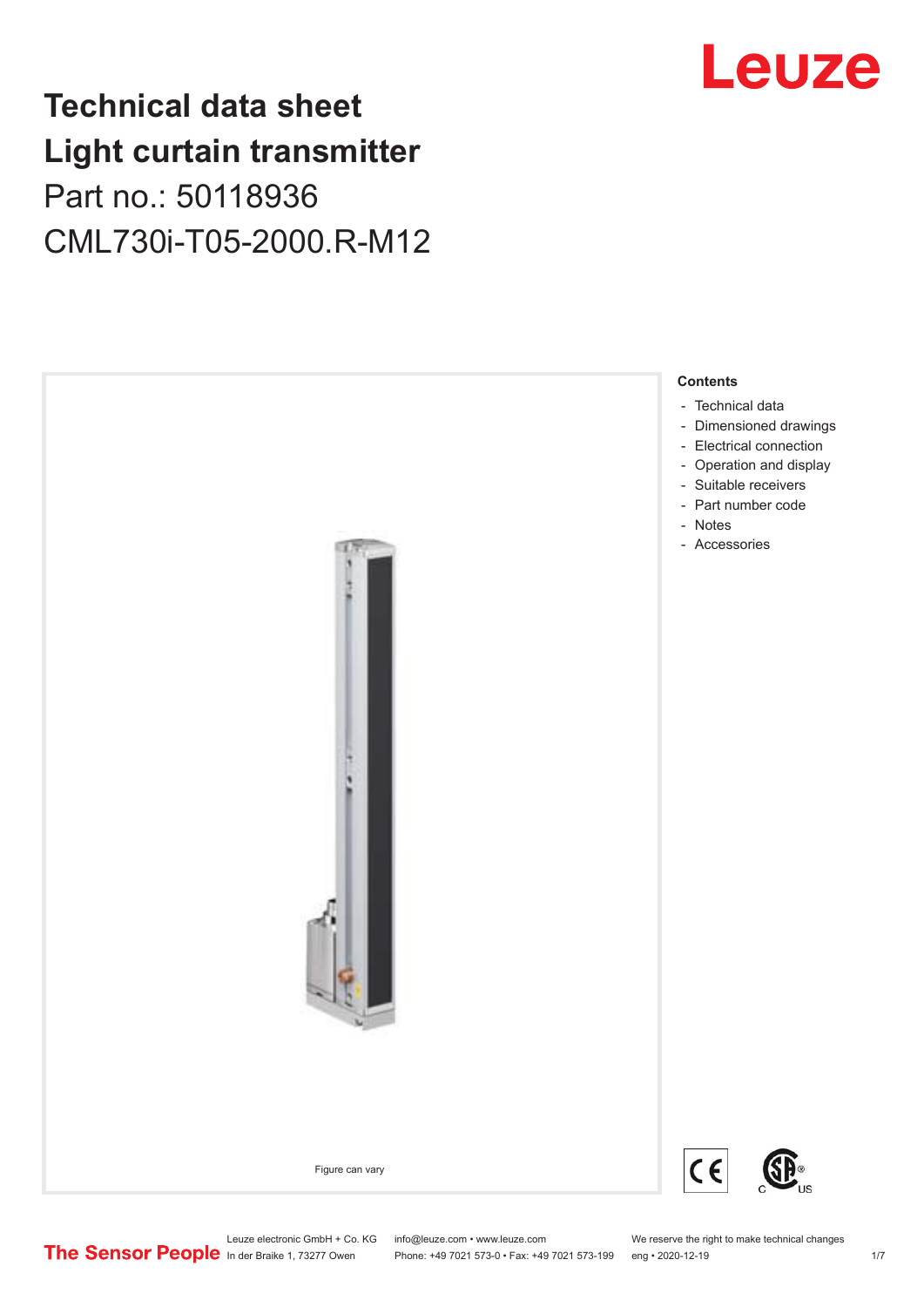# <span id="page-1-0"></span>**Technical data**

# Leuze

| <b>Basic data</b>                  |                                                                                                             |  |  |  |
|------------------------------------|-------------------------------------------------------------------------------------------------------------|--|--|--|
| <b>Series</b>                      | 730                                                                                                         |  |  |  |
| <b>Operating principle</b>         | Throughbeam principle                                                                                       |  |  |  |
| Device type                        | Transmitter                                                                                                 |  |  |  |
| <b>Contains</b>                    | Accessories for the use of the BT-2R1                                                                       |  |  |  |
| Application                        | Detection of transparent objects                                                                            |  |  |  |
|                                    | Object measurement                                                                                          |  |  |  |
| <b>Special version</b>             |                                                                                                             |  |  |  |
| <b>Special version</b>             | Crossed-beam scanning                                                                                       |  |  |  |
|                                    | Diagonal-beam scanning                                                                                      |  |  |  |
|                                    | Parallel-beam scanning                                                                                      |  |  |  |
| <b>Optical data</b>                |                                                                                                             |  |  |  |
| <b>Operating range</b>             | Guaranteed operating range                                                                                  |  |  |  |
| <b>Operating range</b>             | $0.14$ m                                                                                                    |  |  |  |
| Operating range, transparent media | $0.1 1.75$ m                                                                                                |  |  |  |
| <b>Operating range limit</b>       | Typical operating range                                                                                     |  |  |  |
| <b>Operating range limit</b>       | 0.16m                                                                                                       |  |  |  |
| <b>Measurement field length</b>    | 2.000 mm                                                                                                    |  |  |  |
| <b>Number of beams</b>             | 400 Piece(s)                                                                                                |  |  |  |
| Beam spacing                       | $5 \, \text{mm}$                                                                                            |  |  |  |
| <b>Light source</b>                | LED, Infrared                                                                                               |  |  |  |
| <b>LED light wavelength</b>        | 940 nm                                                                                                      |  |  |  |
| Measurement data                   |                                                                                                             |  |  |  |
| Minimum object diameter            | $10 \text{ mm}$                                                                                             |  |  |  |
| <b>Electrical data</b>             |                                                                                                             |  |  |  |
| <b>Protective circuit</b>          | Polarity reversal protection                                                                                |  |  |  |
|                                    | Short circuit protected                                                                                     |  |  |  |
|                                    | <b>Transient protection</b>                                                                                 |  |  |  |
| Performance data                   |                                                                                                             |  |  |  |
| Supply voltage U <sub>R</sub>      | 18  30 V, DC                                                                                                |  |  |  |
| <b>Residual ripple</b>             | $0 15 \%$ , From $U_{p}$                                                                                    |  |  |  |
| <b>Open-circuit current</b>        | 0  435 mA, The specified values refer<br>to the entire package consisting of trans-<br>mitter and receiver. |  |  |  |
| <b>Timing</b>                      |                                                                                                             |  |  |  |
| <b>Readiness delay</b>             | 450 ms                                                                                                      |  |  |  |
| Cycle time                         | $4.2 \text{ ms}$                                                                                            |  |  |  |
| <b>Connection</b>                  |                                                                                                             |  |  |  |
| <b>Number of connections</b>       | 1 Piece(s)                                                                                                  |  |  |  |

| <b>Function</b>           | Connection to receiver |
|---------------------------|------------------------|
| <b>Type of connection</b> | Connector              |
| <b>Thread size</b>        | M <sub>12</sub>        |
| <b>Type</b>               | Male                   |
| <b>Material</b>           | Metal                  |
| No. of pins               | $5 - pin$              |
| Encoding                  | A-coded                |

#### **Mechanical data**

**Connection 1**

| Design                   | Cubic                        |
|--------------------------|------------------------------|
| Dimension (W x H x L)    | 29 mm x 35.4 mm x 2,023 mm   |
| <b>Housing material</b>  | Metal                        |
| <b>Metal housing</b>     | Aluminum                     |
| Lens cover material      | <b>Plastic</b>               |
| Net weight               | 2,100 g                      |
| <b>Housing color</b>     | Silver                       |
| <b>Type of fastening</b> | Groove mounting              |
|                          | Via optional mounting device |
|                          |                              |

#### **Operation and display**

| Type of display       | ' FD.      |
|-----------------------|------------|
| <b>Number of LEDs</b> | 1 Piece(s) |

#### **Environmental data**

| Ambient temperature, operation | -30  60 °C |
|--------------------------------|------------|
| Ambient temperature, storage   | -40  70 °C |

#### **Certifications**

| Degree of protection     | IP 65         |
|--------------------------|---------------|
| <b>Protection class</b>  | Ш             |
| <b>Certifications</b>    | c CSA US      |
| <b>Standards applied</b> | IEC 60947-5-2 |

#### **Classification**

| <b>Customs tariff number</b> | 90314990 |
|------------------------------|----------|
| eCl@ss 5.1.4                 | 27270910 |
| eC <sub>1</sub> @ss 8.0      | 27270910 |
| eCl@ss 9.0                   | 27270910 |
| eCl@ss 10.0                  | 27270910 |
| eCl@ss 11.0                  | 27270910 |
| <b>ETIM 5.0</b>              | EC002549 |
| <b>ETIM 6.0</b>              | EC002549 |
| <b>ETIM 7.0</b>              | EC002549 |

**Plug outlet** Rear side

Leuze electronic GmbH + Co. KG info@leuze.com • www.leuze.com We reserve the right to make technical changes ln der Braike 1, 73277 Owen Phone: +49 7021 573-0 • Fax: +49 7021 573-199 eng • 2020-12-19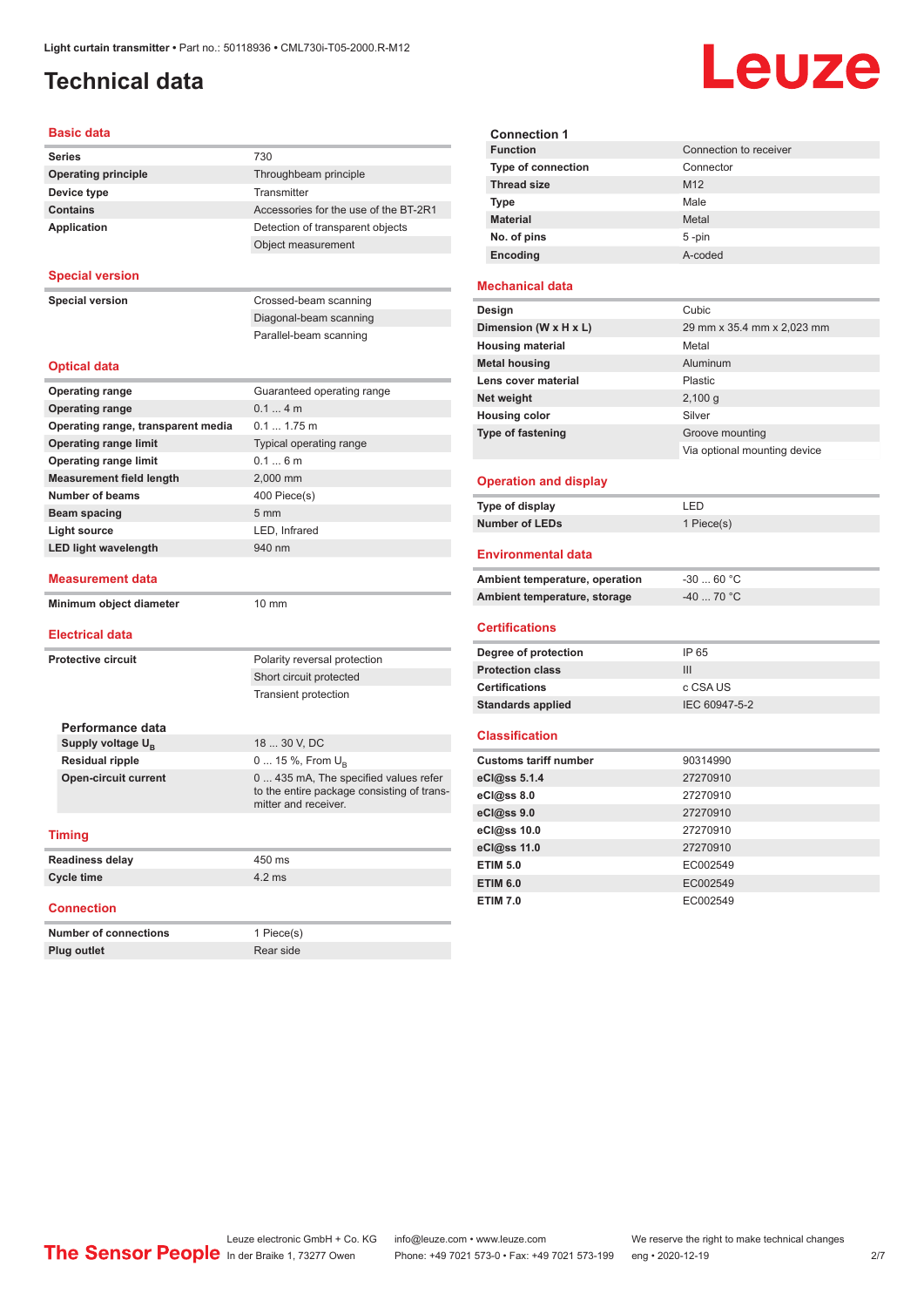## <span id="page-2-0"></span>**Dimensioned drawings**

All dimensions in millimeters



#### A Beam spacing 5 mm

- B Measurement field length 2000 mm
- F M6 thread
- G Fastening groove
- L Profile length 2008 mm
- T Transmitter
- R Receiver
- Y 2.5 mm



# **Leuze**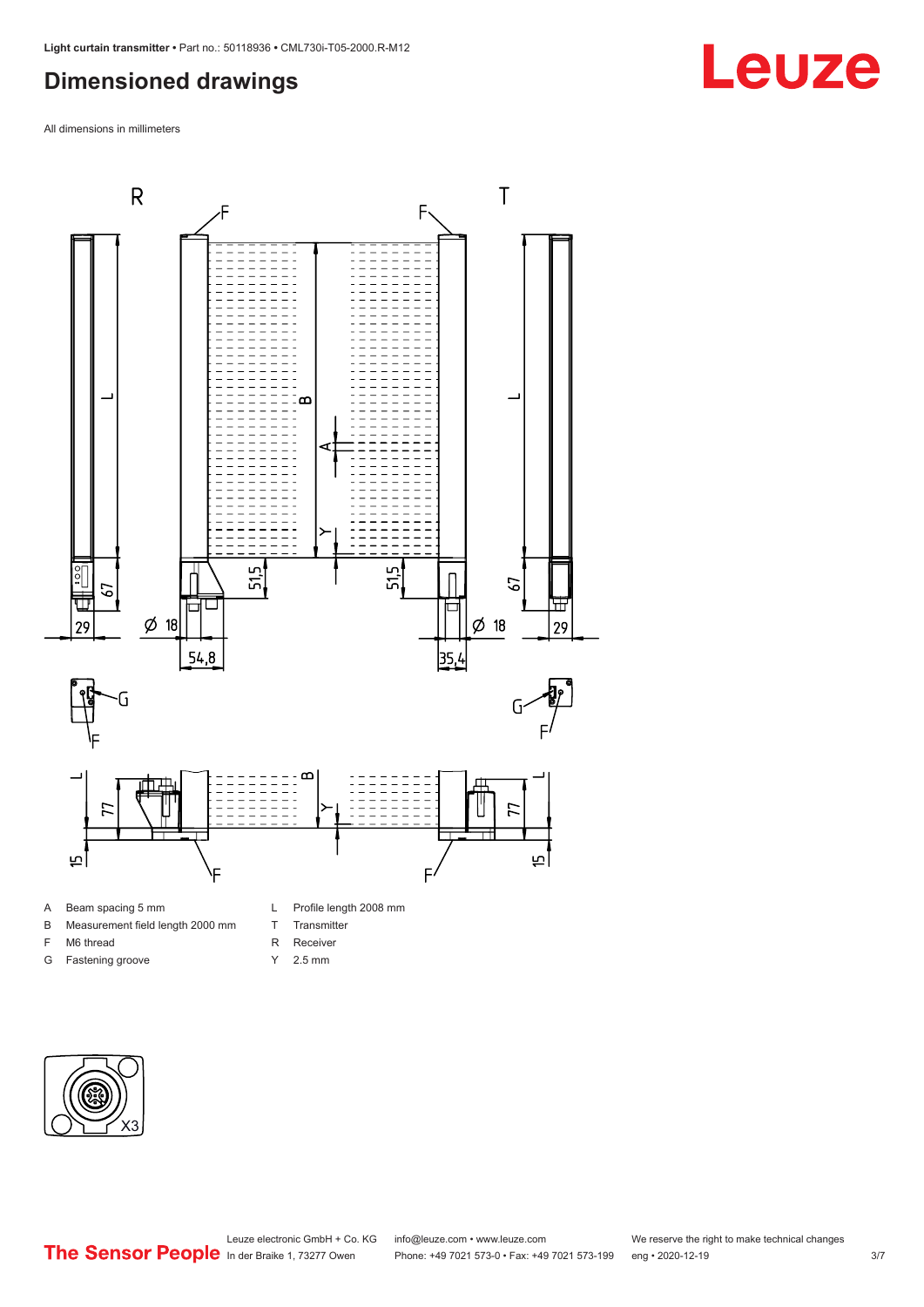## <span id="page-3-0"></span>**Electrical connection**

# Leuze

#### **Connection 1**

| <b>Function</b>    | Connection to receiver |
|--------------------|------------------------|
| Type of connection | Connector              |
| <b>Thread size</b> | M12                    |
| <b>Type</b>        | Male                   |
| <b>Material</b>    | Metal                  |
| No. of pins        | $5$ -pin               |
| Encoding           | A-coded                |

#### **Pin Pin assignment 1** FE/SHIELD **2** V+ **3** GND **4** RS 485 Tx+ **5** RS 485 Tx-



# **Operation and display**

| Display                                      | <b>Meaning</b>                                           |
|----------------------------------------------|----------------------------------------------------------|
| Green, continuous light                      | Continuous mode                                          |
| Off                                          | No communication with the receiver / waiting for trigger |
| green, flashing in sync with the measurement | Measurement frequency display                            |

### **Suitable receivers**

| Part no. | <b>Designation</b>            | <b>Article</b>         | <b>Description</b>                                                                                                          |
|----------|-------------------------------|------------------------|-----------------------------------------------------------------------------------------------------------------------------|
| 50119017 | CML730i-R05-<br>2000.R/CN-M12 | Light curtain receiver | Operating range: 0.1  4.5 m<br>Interface: CANopen<br>Connection: Connector, M12, Rear side, 8-pin                           |
| 50119234 | CML730i-R05-<br>2000.R/CV-M12 | Light curtain receiver | Operating range: 0.1  4.5 m<br>Analog outputs: 2 Piece(s), Voltage, Current<br>Connection: Connector, M12, Rear side, 8-pin |
| 50123377 | CML730i-R05-<br>2000.R/D3-M12 | Light curtain receiver | Operating range: 0.1  4.5 m<br>Interface: RS 485 Modbus<br>Connection: Connector, M12, Rear side, 8-pin                     |
| 50119154 | CML730i-R05-<br>2000.R/L-M12  | Light curtain receiver | Operating range: 0.1  4.5 m<br>Interface: IO-Link<br>Connection: Connector, M12, Rear side, 8-pin                           |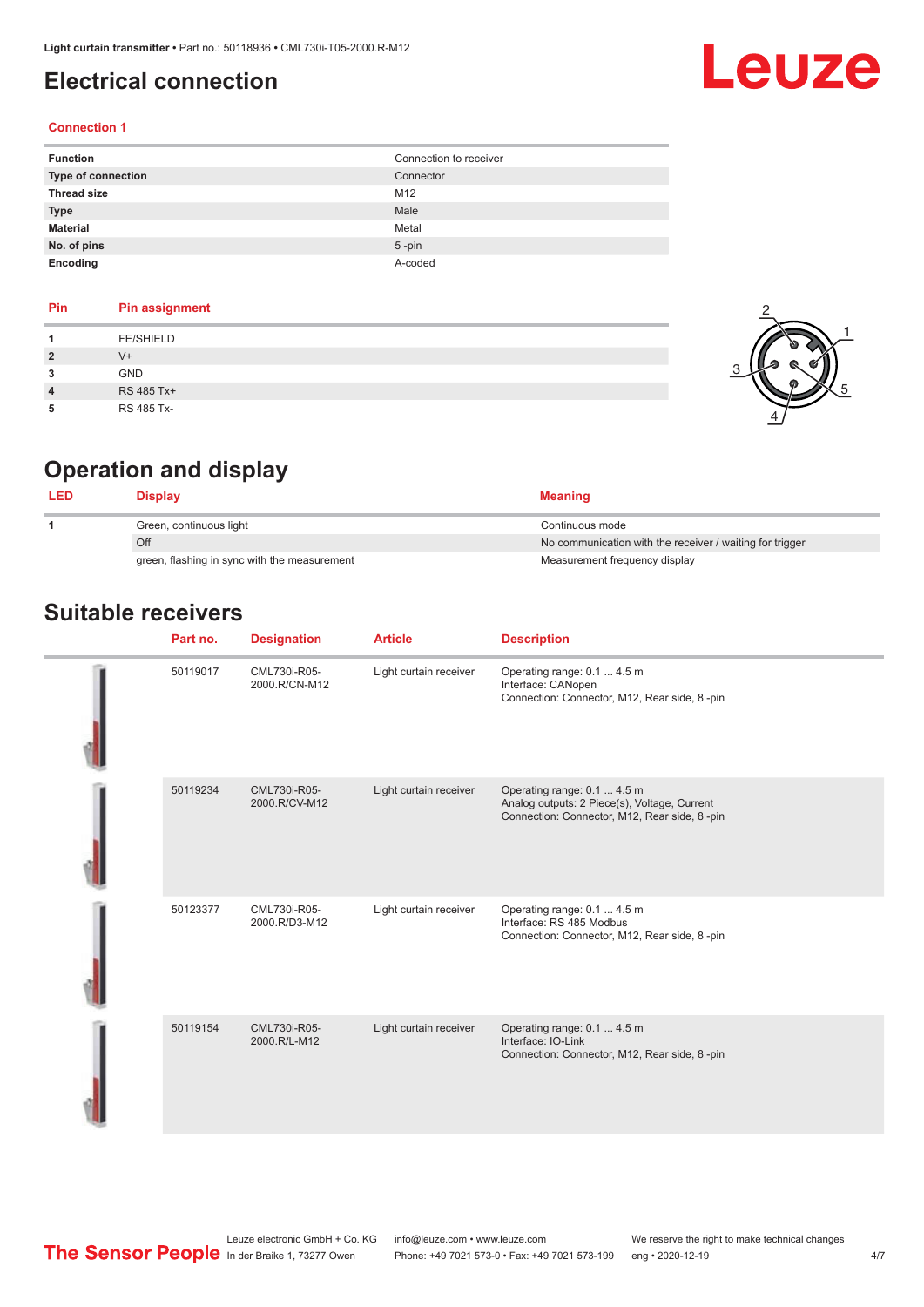### <span id="page-4-0"></span>**Suitable receivers**

# Leuze

| Part no. | <b>Designation</b>            | <b>Article</b>         | <b>Description</b>                                                                                    |
|----------|-------------------------------|------------------------|-------------------------------------------------------------------------------------------------------|
| 50123096 | CML730i-R05-<br>2000.R/PB-M12 | Light curtain receiver | Operating range: 0.1  4.5 m<br>Interface: PROFIBUS DP<br>Connection: Connector, M12, Rear side, 8-pin |
| 50131707 | CML730i-R05-<br>2000.R/PN-M12 | Light curtain receiver | Operating range: 0.1  4.5 m<br>Interface: PROFINET<br>Connection: Connector, M12, Rear side, 8-pin    |

### **Part number code**

#### Part designation: **CML7XXi-YZZ-AAAA.BCCCDDD-EEEFFF**

| <b>CML</b>  | <b>Operating principle</b><br>Measuring light curtain                                                                                     |
|-------------|-------------------------------------------------------------------------------------------------------------------------------------------|
| 7XXi        | <b>Series</b><br>720i: 720i series<br>730i: 730i series                                                                                   |
| Y           | Device type<br>T: transmitter<br>R: receiver                                                                                              |
| <b>ZZ</b>   | <b>Beam spacing</b><br>$05:5$ mm<br>10:10 mm<br>20:20 mm<br>40:40 mm                                                                      |
| <b>AAAA</b> | Measurement field length [mm], dependent on beam spacing                                                                                  |
| в           | Equipment<br>A: connector outlet, axial<br>R: rear connector outlet                                                                       |
| CCC         | Interface<br>L: IO-Link<br>/CN: CANopen<br>/PB: PROFIBUS<br>/PN: PROFINET<br>/CV: Analog current and voltage output<br>/D3: RS 485 Modbus |
| <b>DDD</b>  | <b>Special equipment</b><br>-PS: Power Setting                                                                                            |
| EEE         | <b>Electrical connection</b><br>M12: M12 connector                                                                                        |
| <b>FFF</b>  | -EX: Explosion protection                                                                                                                 |
| <b>Note</b> |                                                                                                                                           |
|             | $\&$ A list with all available device types can be found on the Leuze website at www.leuze.com.                                           |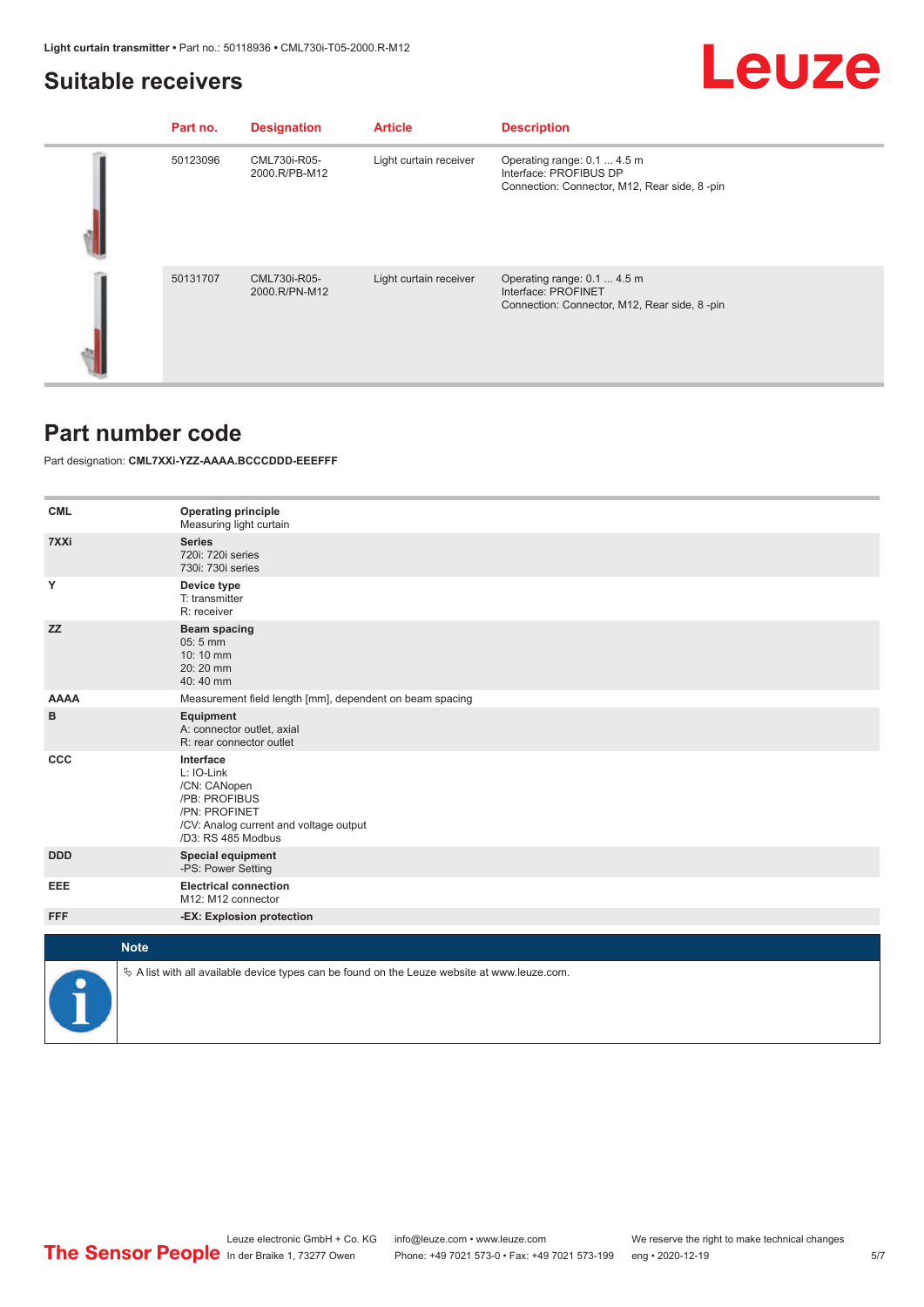#### <span id="page-5-0"></span>**Notes**



#### **Observe intended use!**

 $\%$  This product is not a safety sensor and is not intended as personnel protection.

 $\%$  The product may only be put into operation by competent persons.

 $\%$  Only use the product in accordance with its intended use.

|  | <b>For UL applications:</b>                                                                                                                                                       |
|--|-----------------------------------------------------------------------------------------------------------------------------------------------------------------------------------|
|  | V For UL applications, use is only permitted in Class 2 circuits in accordance with the NEC (National Electric Code).                                                             |
|  | V These proximity switches shall be used with UL Listed Cable assemblies rated 30V, 0.5A min, in the field installation, or equivalent (categories: CYJV/<br>CYJV7 or PVVA/PVVA7) |

#### **Accessories**

### Connection technology - Interconnection cables

|   |        | Part no. | <b>Designation</b>                     | <b>Article</b>        | <b>Description</b>                                                                                                                                                                                                                                    |
|---|--------|----------|----------------------------------------|-----------------------|-------------------------------------------------------------------------------------------------------------------------------------------------------------------------------------------------------------------------------------------------------|
| m | ⊙<br>œ | 50129781 | <b>KDS DN-M12-5A-</b><br>M12-5A-P3-050 | Interconnection cable | Suitable for interface: IO-Link, DeviceNet, CANopen<br>Connection 1: Connector, M12, Axial, Female, A-coded, 5-pin<br>Connection 2: Connector, M12, Axial, Male, A-coded, 5-pin<br>Shielded: Yes<br>Cable length: 5,000 mm<br>Sheathing material: PUR |

## Mounting technology - Mounting brackets

|               | Part no. | <b>Designation</b> | <b>Article</b>      | <b>Description</b>                                                                                                                                                                                                        |
|---------------|----------|--------------------|---------------------|---------------------------------------------------------------------------------------------------------------------------------------------------------------------------------------------------------------------------|
| <b>Altres</b> | 50142900 | BT 700M.5-2SET     | Mounting device set | Design of mounting device: Bracket mounting<br>Fastening, at system: Through-hole mounting, T slotted hole<br>Mounting bracket, at device: Screw type, Sliding block<br>Type of mounting device: Rigid<br>Material: Steel |

# Mounting technology - Swivel mounts

| Part no. | <b>Designation</b> | <b>Article</b>       | <b>Description</b>                                                                                                                                          |
|----------|--------------------|----------------------|-------------------------------------------------------------------------------------------------------------------------------------------------------------|
| 429046   | <b>BT-2R1</b>      | Mounting bracket set | Fastening, at system: Through-hole mounting<br>Mounting bracket, at device: Clampable<br>Type of mounting device: Turning, 360°<br>Material: Metal, Plastic |

Leuze